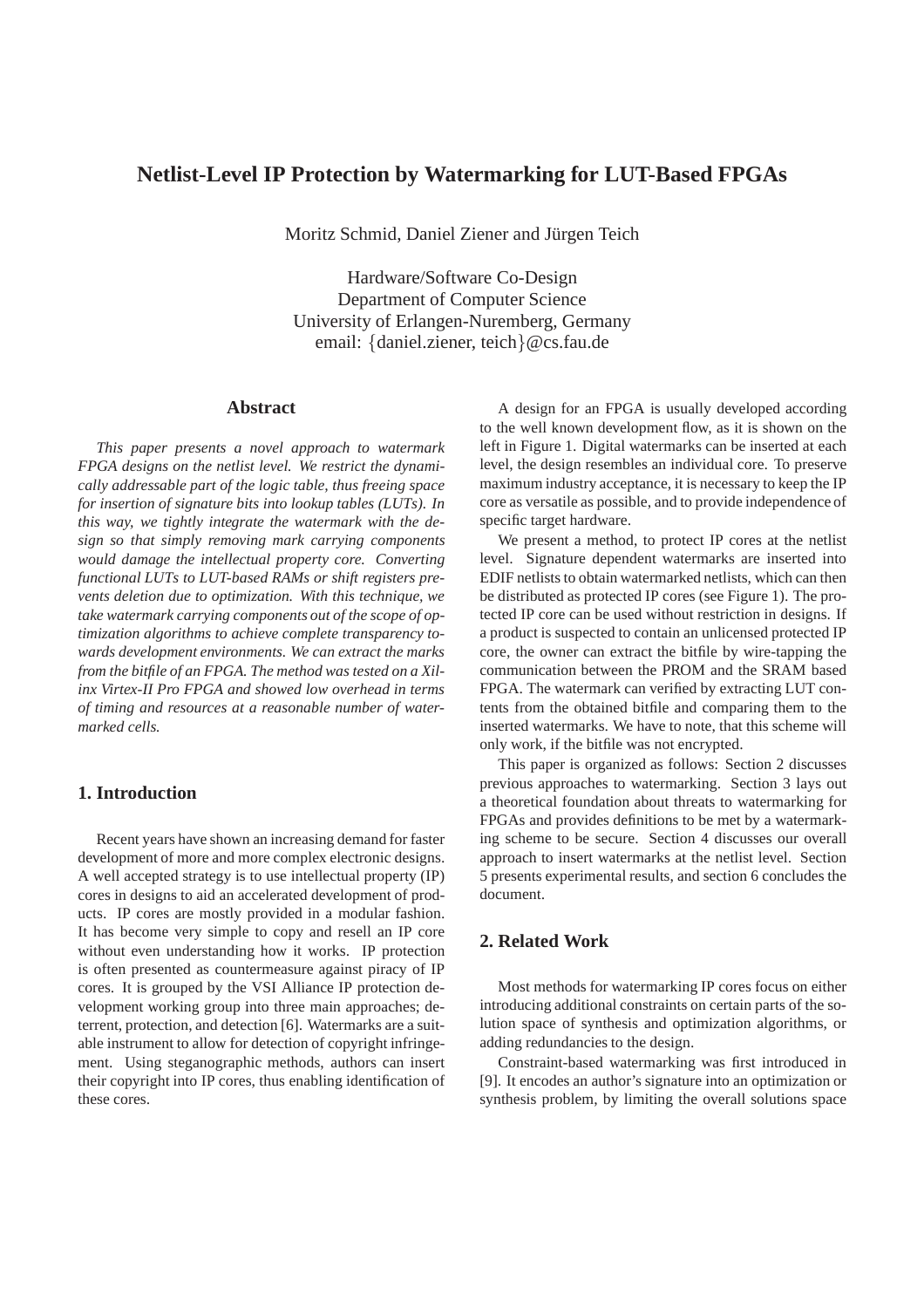

**Figure 1. Overview of the proposed watermarking method. The FPGA development flow is shown on the left. On the right, the proposed flow for embedding watermarks is depicted.**

to a certain area reflecting the given signature. Approaches include only allowing a certain number of inputs to a gate [14], modification of register ordering by graph coloring [7], imposing timing constraints on nets to achieve a distinct signature in [8], and only allowing a set of standard cells the design is mapped onto [10].

A very important aspect of watermarking is verification of the inserted marks. The major drawback of the above presented approaches is the limitation on verification possibilities of the watermarked core. An ideal watermarking strategy only requires the given product to verify inserted watermarks. Our method was developed focussing on the verification of the watermarks. There are four potential sources of information: bitfile, ports, power, and electromagnetic radiation.

The fundamental idea of additive watermarking is to add something to a design, that would not be present normally, yet is hard to detect and would ideally damage the design, if removed. Approaches propose hiding signature bits in unused LUTs by altering bitfiles [9] [11][15], or modifying LUTs on HDL level [4]. Here, the verification is done using the bitfile. Others add extra circuits to the design, making it possible to obtain the included signature at the output ports of the FPGA by triggering the added circuit through feeding a special signal sequence to the inputs [3], or detect a watermark solely probing the power pins of the device [18].

In [16], the authors propose to use the content of the lookup tables in an FPGA to show whether a core is included in the FPGA design. An overview and evaluation of existing watermark techniques is also given in [17].

#### **3. Theoretical Foundation**

Security issues of watermarking applications are often stated using natural language, which usually results in imprecise definitions. Li et. al. present a very simplistic and general, yet mathematically precise approach on the security issues of watermarking for digital multimedia in [13]. Here, we use their definitions to develop a precise model for watermarking FPGA designs on the netlist level.

#### 3.1 Definitions

Logic designs for FPGAs usually go through the well known development cycle from specification in HDL to ready-to-use bitfile. We define the steps of this cycle as different abstraction levels, a work can be specified in. Furthermore, we define the overall process as a series of transformations from one abstraction level to another. An overview is given in Figure 2.

Denote a piece of IP specified on abstraction level A as a work  $I_A = (x_{A_1}, \dots, x_{A_k})$ , where each  $x_{A_i} \in \mathcal{U}_A$  is an element of the work, resided in a universe inherent to the abstraction level.  $\mathcal{T}(\cdot)$  is an efficient transformation algorithm, capable of transforming a work of a specific abstraction level into a work of another abstraction level. Transformations from higher to lower abstraction levels are denoted by  $T_{Y\to Z}(\cdot)$ . These are common to the development flow. The opposite direction, from lower to higher abstraction levels, as in  $T_{Y \leftarrow Z}(\cdot)$ , can be achieved by reverse engineering. Reverse engineering transformations are not available, but have to be especially developed.

A key  $K$ , is a sequence of  $m$  binary bits, i.e.  $K = \{0, 1\}^m$ . A watermark  $W_A$ , applicable to a work of abstraction level  $A$ , is defined as  $W_A = (w_{A_1}, w_{A_2}, \dots, w_{A_l})$ , where each element  $w_{A_i} \in$  $(domain(W_A) := W_A)$ . The watermark has to be embedded into a work  $I_A$ , so the domain  $\mathcal{W}_A$  of the elements  $w_{A_i}$  of  $W_A$  is dependent on both the abstraction level of  $I_A$ , and the watermark generation process. In order to compare two works of equal abstraction level, we define a distance function  $Dist(\cdot, \cdot)$ . If the distance between two works  $I_A$ and  $I'_{A}$  of the same technology level A is less than a specific threshold t  $(Dist(I_A, I'_A) < t)$ , the two works are of similar quality in terms of electronic designs, i.e. functionality, efficiency, economic value, etc.

Our watermarking scheme for FPGA designs consists of three algorithms, a watermark generator  $G$ , a watermark embedder  $\mathcal{E}$ , and a watermark detector  $\mathcal{D}$ . Each of these has to be fitted to the technology level it will be applied at. The generator  $\mathcal{G}_A$  generates a watermark  $W_A$  according to some key K and the work  $I_A$  ( $W_A = \mathcal{G}_A(K, I_A)$ ). The watermark is embedded into the work  $I_A$  by the embedding algorithm, creating a watermarked work  $I_A = \mathcal{E}_A(I_A, W_A)$ .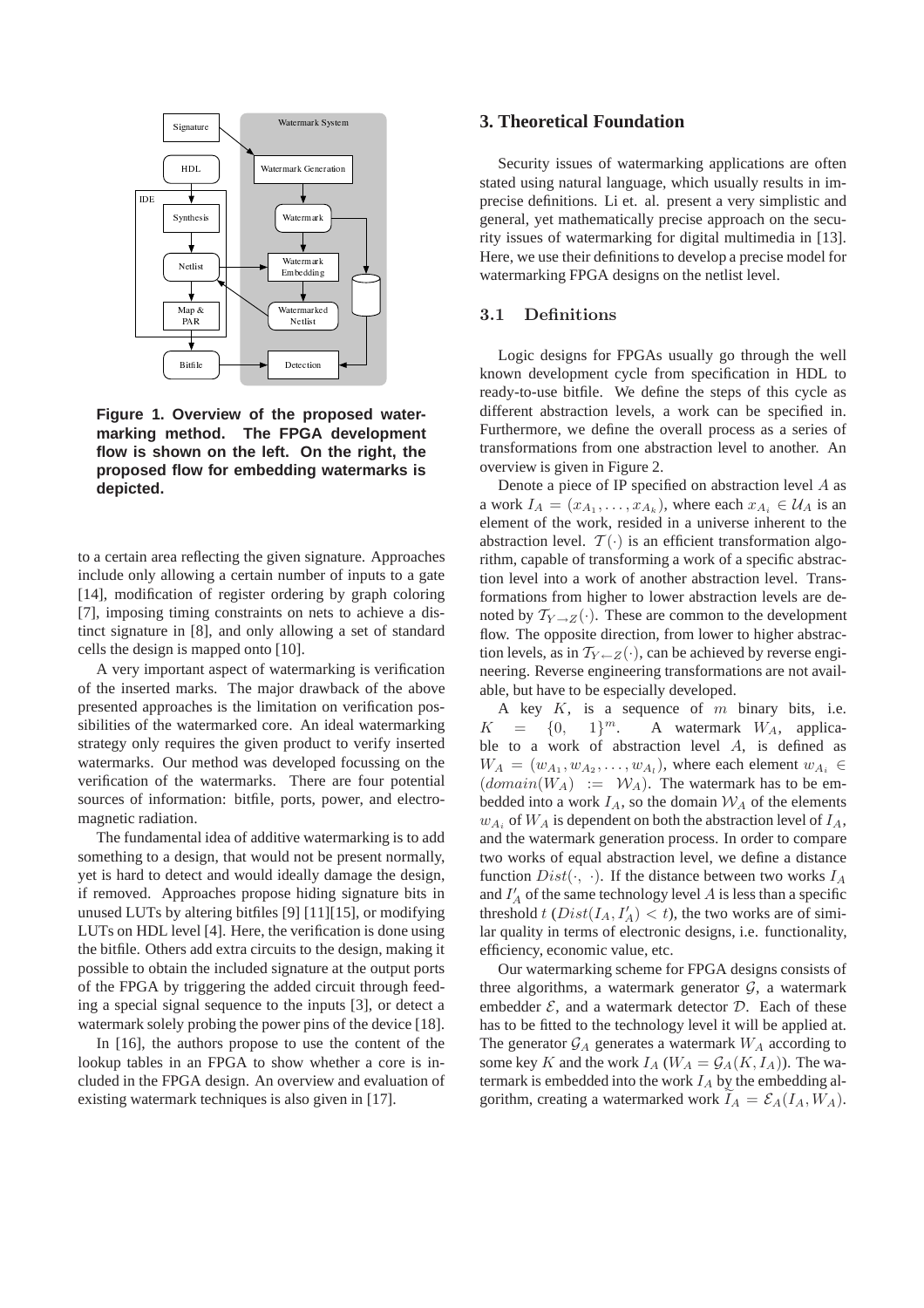There should not be any perceivable difference between  $I_A$ and  $I_A$ , hence  $Dist(I_A, I_A) < t$ . The detector receives as input a watermark  $W_A$  and a work  $I_A$ . It is capable of efficiently determining whether  $W_A$  is contained in  $I_A$ . The output of the detector is  $\mathcal{D}_A(I_A, W_A) = true$ , if  $W_A$  is contained in the work, and  $\mathcal{D}_A(I_A, W_A) = false$  if it is not.



**Figure 2. Overview of the watermarking procedure with explicit characterization of abstraction levels.**

In order to achieve full transparency of the watermarking process towards development tools, it is an essential requirement, that a work, marked on any abstraction level, will retain the watermark, if transformed to a lower abstraction level. Hence, if  $\mathcal{D}_Y(I_Y, W_Y) = true$ , so should  $\mathcal{D}(\widetilde{I}_Z, W_Z) = \text{true}$ , if  $\widetilde{I}_Z = \mathcal{T}_{Y \to Z}(\widetilde{I}_Y)$ , and  $W_Z$  is a representation of  $W_Y$  on abstraction level Z.

### 3.2 Threat Model for Watermarking FPGA Designs

A threat model consists of security goals, threats, and attacks. A threat is a potential event, or a sequence of events, that might lead to a violation of one or more security goals. The actual realization of a threat is called an attack. From an economical perspective, it can be considered a matter of cost and availability, whether a design will be purchased or developed from scratch. Setting business ethics aside, it is also a question, whether it is an option to obtain a valuable IP core and develop an attack capable of removing any authorship ensuring mechanisms. The overall security goal for watermarking schemes is the proof of authorship, its main threats are ownership deadlock, counterfeit ownership, theft [13], and forged authorship. These threats can be achieved by copy, removal, and ambiguity attacks, as it can be seen in Figure 3.



**Figure 3. Attacks and threats to interfere with the proof of authorship.**

In case of an ownership deadlock, an attacker is successful in threatening the proof of authorship by forcing the decision process of determining the author of a piece of IP into a deadlock. This can be accomplished, if an attacker can present his own watermark in the work, thus creating an ambiguity. If the watermark of the attacker can be considered a stronger proof than the watermark of the original owner, the ambiguity attack can implement counterfeit ownership. Another possibility for achieving this threat is, if an attacker is capable of removing the original watermark form the work by means of a removal attack. If the watermark of a credible author is used by an attacker to *sign* a piece of IP of possibly less quality than one would expect from the feigned author, the proof of authorship is threatened by forged authorship, using a copy attack. Theft is the case if an attacker is successful in presenting a stolen work as his own, where it is assumed, that the original author does not take part in the dispute.

Copy attacks target the key used to generate the watermarks. In [5], the authors present a simple method on how to use RSA to prevent signatures from being copied.

For multimedia works, it is generally required, that it has to be computationally infeasible (c.i.) to render the watermark scheme useless by any of the attacks defined above, with out reducing the work in quality. In case of electronic designs, the c.i. requirement does not necessarily need to hold. Instead, it is sufficient, if the costs for obtaining a watermarked version of a work and the development of an appropriate attacker, are greater than the overall cost for development or purchase of a design of equal abilities.

We define an attacker  $A$ , capable of of efficiently transforming a protected work  $I$ , into an unprotected work  $I$  $(A(I) = I)$ , as an algorithm of polynomial complexity. Let  $C(\cdot)$  be a cost evaluation function to describe costs of purchase, denoted as  $C_P(\cdot)$ , development, denoted as  $C_D(\cdot)$ , and obtaining,  $C_O(\cdot)$ . The cost for obtaining a design may vary between copying the design from an arbitrary source and purchasing it. Instead of the c.i. requirement, it is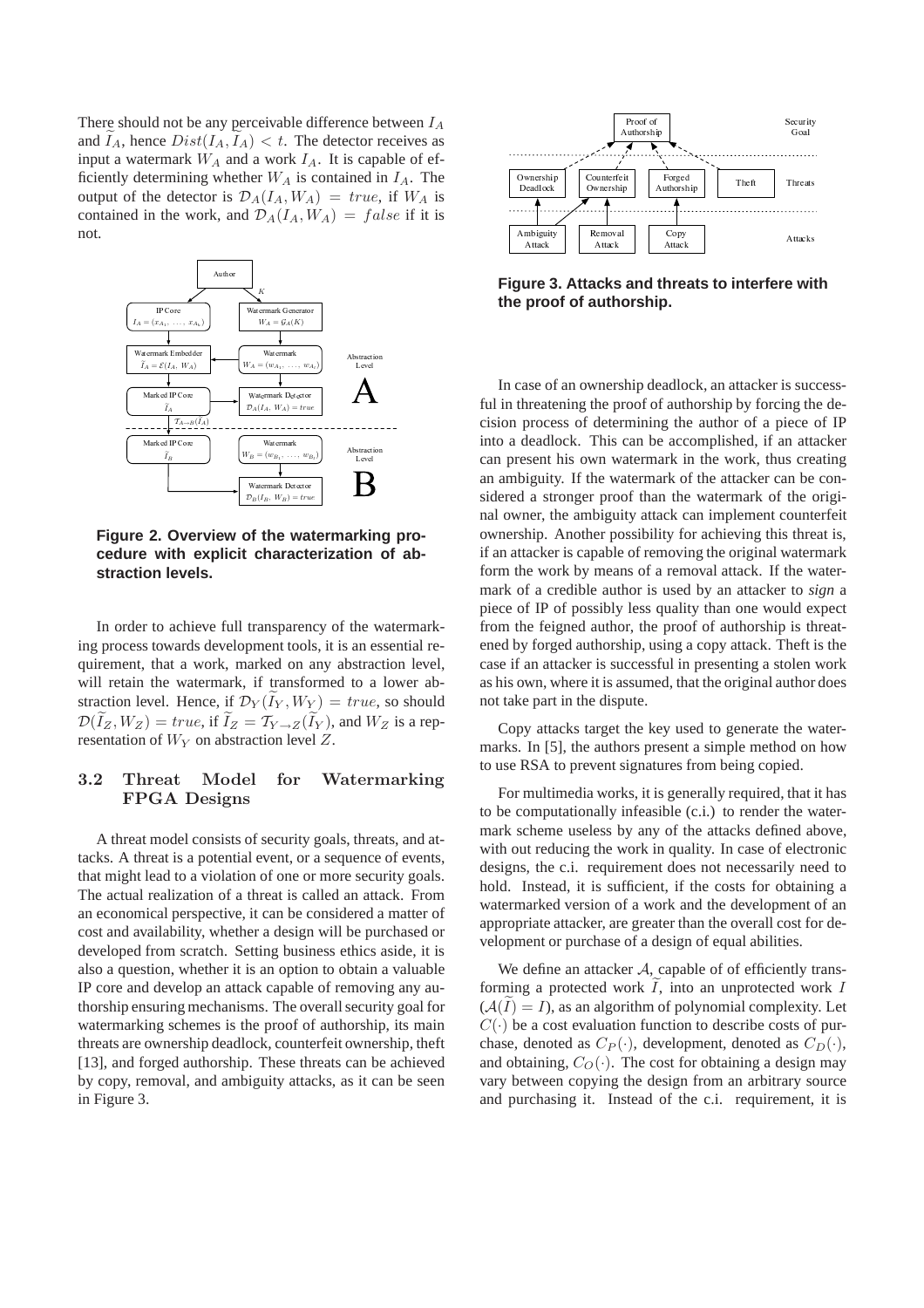enough to fulfill

$$
C_P(\widetilde{I}) < C_D(I) < (C_O(\widetilde{I}) + C_D(\mathcal{A})).\tag{1}
$$

A watermark scheme for FPGA designs can be defined as resistant against removal attacks for any watermarked work  $I_A$  of a given abstraction level A, if it is of more cost to develop an appropriate attacker  $A$ , for which it is not c.i. to compute a work  $I'_A = A(\tilde{I}_A)$ , with  $Dist(\tilde{I}_A, I'_A) < t$ , and  $\mathcal{D}(I'_A, W_A) = false$ , than legal use would be.

To give an example, first of all, it should obviously be of less cost for a customer, to purchase a watermarked FPGA design or IP core in form of a netlist  $(I_N)$  than to redevelop the design. Purchasing or redeveloping the design, should be of less cost than developing an attacker  $A$ , capable of computing a work  $I_N$  from any  $I_N$  ( $\mathcal{A}(\tilde{I}_N) = I_N$ ), for which  $\mathcal{D}(I_N, W_N) = false$ , and  $Dist(\widetilde{I}_N, I_N) < t$ . Such an attacker might be in the form of a transformation from netlist to HDL level  $(I_H = T_{H \leftarrow N}(I_N))$ , that can compute a work for which it is possible to remove the watermarks, causing detection attempts after another transformation  $I'_N = \mathcal{T}_{H\to N}(I'_H)$ , to result in  $false$ .

Finally, a watermark scheme is resistant to ambiguity attacks for any watermarked work  $I_A$  of a given abstraction level A, if it is of more cost to develop an appropriate attacker A for which it is not c.i. to compute a watermark  $W'_A$ , with  $Dist(\tilde{I}_A, I'_A) < t$ , and  $\mathcal{D}(I_A, W'_A) = true$ , than legal use would be.

## **4. Concept of Watermarking for Netlists**

Besides extractability, another of our top concerns for watermarking is transparency towards design tools. These tools usually contain mechanisms to improve a given circuit to achieve optimal placement and routing of logic on specific hardware. Xilinx CAD tools, for example, perform a global optimization step right before mapping the design to the FPGA, which will remove any logic, the algorithm determines to be redundant.

Most additive watermarking methods for netlists watermark the design by introducing redundant logic to the circuit, which will not alter its functionality. In case of IP cores distributed as a netlist, redundant logic might be removed by global optimization. It is necessary to take watermark carrying components out of the scope of optimization algorithms, so that they will pass unchanged.

### 4.1 LUT to Register Conversion Approach

Logic elements (LEs) on Xilinx FPGAs, that are used as LUTs can also be used as either shift register LUTs

(SRLs) or distributed RAM (as an example, see [2] for Xilinx Virtex-II and Virtex-II Pro devices). A LUT can be considered as a RAM, with the inputs specifying the address of the bit to read from the stored value. If used as a LUT, the design tools interpret the stored value as a logic function, which is therefore subject to optimization. If the component is specified, for example, as a shift register, the optimization tools loose the context of it being a logic function, and the component will remain unchanged.



**Figure 4. Example showing how to replace a LUT2 by a shift register for Xilinx devices. The schematics represents the logic blocks as seen from a netlist point of view.**

EDIF netlists define LUT-cells with an arbitrary number of inputs. Replacing a LUT with, for example, only 2 inputs in a netlist with a register having 4 inputs, as shown in Figure 4, the actual logic table will take up only a small portion of the overall available table. Setting the remaining inputs after conversion to constant signals, e.g. a constant low signal, it is possible to restrict the dynamically addressable part of the logic table to just the part that is needed to fulfill the intended logic function. This frees the rest of the table for insertion of watermarks.

We demonstrate this idea in Figure 5. A two-input boolean *AND* function is implemented using a shift register. Dynamically addressable storage is restricted by connecting the unused inputs A3 and A4 to a static low signal.

Let  $Ext_A(I_A) = \{x_{A_1}, \ldots, x_{A_k}\}\$  denote an extractor function, capable of extracting the content of a work  $I_A$  on a given abstraction level A, to elements  $x_{A_i}$  of the set of all contents of the work on the same technology level.

The work to be watermarked is denoted by  $I_N$ , the subset of markable contents can be obtained by the extractor,  $Ext_N(I_N) = (x_{N_1}, \ldots, x_{N_k}), N$  representing the abstraction level netlist. The elements of the vector,  $x_{N_i}$ , are of the type EDIF cell. Markable are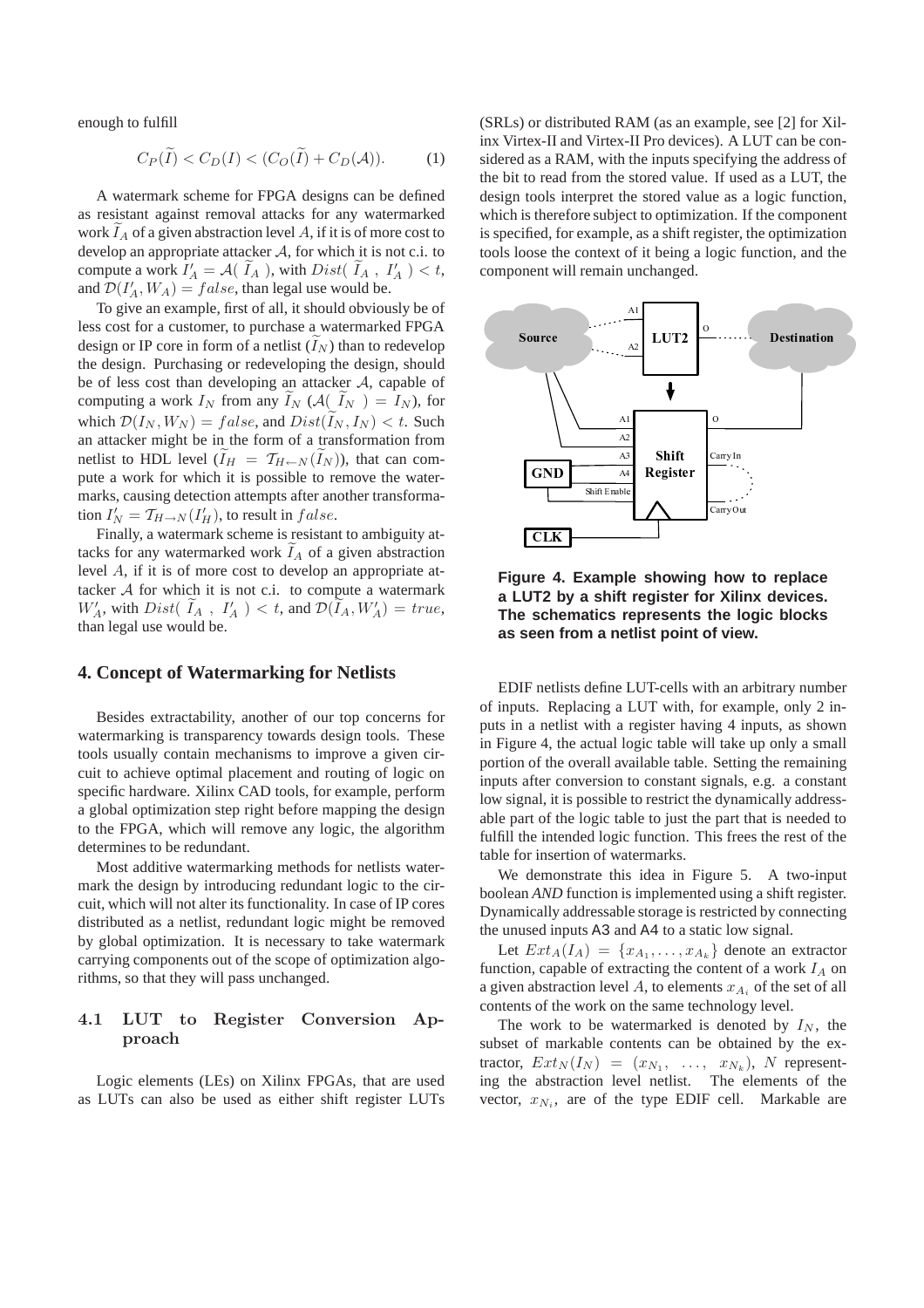

**Figure 5. Example of implementing a two input AND function using an SRL. Addressable storage is restricted by connecting inputs A3 and A4 to static low signals.**

LUT cells which will be converted to shift register cells.  $LUT_N = (lut_{N_1}, \ldots, \, lut_{N_m})$  denotes a subset of  $I_N$ , containing only  $LUT$  cells. The watermark generator needs information about the LUTs to be converted, alongside the key to generate the watermarks. The watermark,  $W_N = (srl_{N_1}, \ldots, srl_{N_n})$ , is created by a generator  $G(K, LUT_N)$ . The marks are inserted by replacing the chosen subset of the set suitable cells  $LUT_N$  =  $(lut_{N_1}, \ldots, lut_{N_m})$  with the set of watermark cells  $W_N =$  $(sr_1, \ldots, srl_{N_n}),$  so that  $Dist(I_N, \widetilde{I}_N) < t$ . This is done by an embedding algorithm, which results in the watermarked work  $I_N = \mathcal{E}(I_N, W_N)$ .

The inserted watermarks are to be extracted from a bitfile by exhaustive search on the memory contents of the LEs. Without any additional knowledge, the only information available are the watermarks themselves, for which it is a priori impossible to know the final locations in the bitfile. By interconnecting the mark-carrying registers using carry ports, it is possible to force neighboring placements on the FPGA, thus enabling the detector to search for values in relative close proximity.

The detector algorithm  $\mathcal{D}_N$ , receives a potentially watermarked work  $I_B$  on the abstraction level bitfile, denoted by subscript B. It was transformed by another party, using a transformation algorithm  $T_{N\rightarrow B}(\tilde{I}_N, \{I'_{N_1}, \ldots, I'_{N_k}\})$  =  $\widehat{I}_B$ , to combine the watermarked work and possible other works of the same abstraction level. The other works are denoted by the set  $\{I'_{N_1}, \ldots, I'_{N_k}\}$ The approach used by  $\mathcal{D}_N$  can be described as follows. Let  $Dec_{Type, Y \leftarrow X}(\lbrace x_{X_1}, \ldots, x_{X_k} \rbrace) = \lbrace x_{Y_1}, \ldots, x_{Y_k} \rbrace$  be a decoding function, decoding elements of a lower technology level  $X$  to a higher technology level  $Y$ . The decoding is performed according to a decoding rule, defined by Type. The detector algorithm can then be described as  $\mathcal{D}_N(W_N, Dec_{SRL,N \leftarrow B}(Ext_B(I_B)))$ . After having performed the necessary operations to make the elements of the given work comparable to the elements of the watermark, the detector algorithm can decide on whether the marks can be considered as contained in the given work, denoted by  $\mathcal{D}_N(W_N, Dec_{SRL,N \leftarrow B}(Ext_B(I_B))) = true$ , and false otherwise. An overview is provided in Figure 6.



**Figure 6. Overview of the proposed watermarking technique in terms of the theoretical definitions.**

#### 4.2 Security Analysis

Due to the fact, that the inserted watermarks are very difficult to detect on the bitfile level, we assume, that removal attacks will most likely be attempted on the netlist level. If an attacker is able to decide, which of the contained shift registers in the marked netlist was converted from a LUT, it is rather easy to reverse the process. The complexity of identifying converted LUTs can be increased by constantly changing the ports for the logic function, as well as installing bogus constant signal generating cells. Furthermore, identifiers of components in the netlist can be scrambled to decrease human readability.

Ambiguity attacks are necessary, if the watermark was not detected by a pirate, and an author tries to proof his authorship. Here, it involves finding a fake watermark in either the netlist or the bitfile. The chance of finding such a watermark in the netlist was not further explored. We assume, that an attacker can only create an ambiguity, using the exact same values from the bitfile, as are used by the extraction program to identify the watermark. The effort necessary to construct such a forged watermark can be compared to breaking the mechanisms, the watermarks were created by. Using cryptography, this can be hardened to a very high extent. Furthermore, it was proposed that a low false positive rate is the key to non-invertible watermark schemes, thus resistance to ambiguity attacks [12]. Our approach is compatible to this watermarking scheme. We have enabled extraction of individual watermark chains, instead of all inserted watermarks. This increases the chance of a success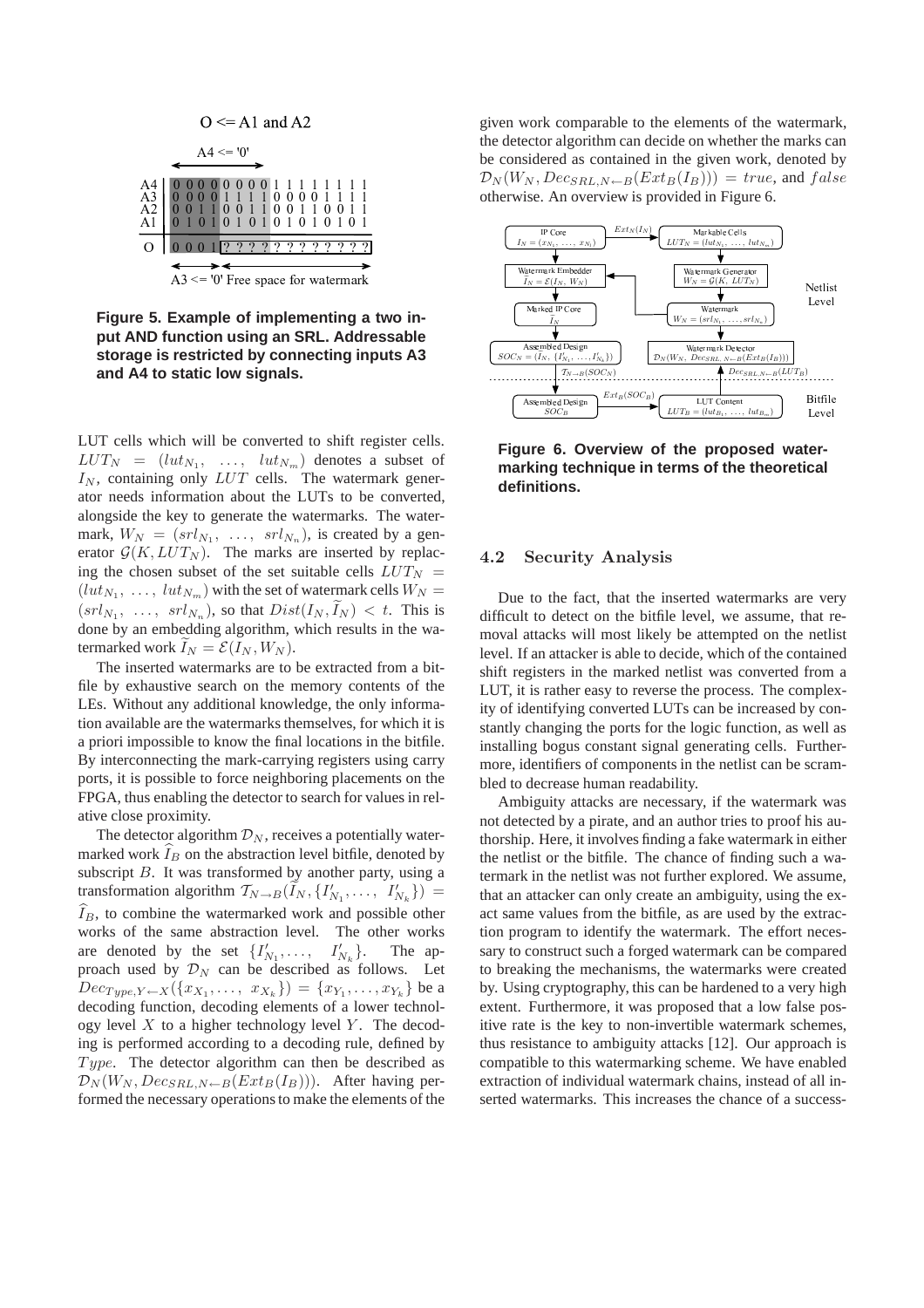ful proof of authorship.

#### **5 Experimental Results**

The approach was implemented for the Xilinx Virtex-II Pro FPGA XC2VP7, featuring 4.928 slices [2]. We have evaluated the proposed method with respect to timing and resource overhead, by analysis of three public domain cores: Cordic, DES56, and RSA [1]. The designs were implemented on the FPGA using a balanced strategy. Resources are measured in terms of utilized slices, timing is reflected by minimum clock cycle duration. Properties of the unmarked cores are shown in Table 1.

|                   |        | $Core$ Timing (ns) Resources (Slices) |
|-------------------|--------|---------------------------------------|
| Cordic            | 5.909  | 369                                   |
| DES <sub>56</sub> | 6.220  | 965                                   |
| RSA               | 13.557 | 540                                   |

**Table 1. Critical path delay (Timing) and used slices (Resources) of the unmarked cores, synthesized for the Xilinx Virtex-II Pro FPGA.**

5.1 Effect of Amount of Watermarks on Timing and Resources at Fixed Interconnection Length

| #SRLs        | 32      | 128<br>64 |        | 256     | 384     |  |  |  |
|--------------|---------|-----------|--------|---------|---------|--|--|--|
| Cordic       |         |           |        |         |         |  |  |  |
| % Timing     | 39.19   | 32.53     | 64.05  | 77.81   | 78.76   |  |  |  |
| % Resources  | 4.97    | 9.39      | 17.98  | 35.23   | 52.57   |  |  |  |
| <b>DES56</b> |         |           |        |         |         |  |  |  |
| % Timing     | 10.34   | 6.98      | 24.175 | 18.708  | 29.786  |  |  |  |
| % Resources  | $-1.28$ | 0.28      | 0.48   | $-0.17$ | $-3.83$ |  |  |  |
| <b>RSA</b>   |         |           |        |         |         |  |  |  |
| % Timing     | 10.11   | 55.42     | 57.20  | 29.93   | 44.37   |  |  |  |
| % Resources  | $-0.74$ | 2.78      | 1.91   | 9.07    | 9.75    |  |  |  |



In this test, we measure the impact of various numbers of inserted watermarks on timing and resource overhead at a fixed interconnection length (I/L). Interconnection length specifies how many of the inserted SRLs were interconnected to form a cyclic register. We convert an equal number functional LUT2 and LUT3 cells to SRL cells. The cells to be converted were chosen according to a random number, depending on the signature. On average, this provided 10 bits for watermark insertion in each cell. Results are shown in Table 2. Timing and resource overhead are provided in percent difference to the values of unmarked cores from Table 1.



**Figure 7. Plot of the timing and resource overhead according to results from Table 2.**

Plots of the timing and resource overhead can be seen in Figure 7. The non-linear behavior might be due to heuristic optimization algorithms and random, but signature dependent placement of the watermark resources. Decrease of resource usage might be due to SRLs being packed more densely into the available slices, than it would be the case with LUTs. The very high decrease in timing quality and the explicit differences between different kinds of cores, might be explained by the fact that the conversion from LUT to SRL prohibits design tools from performing timing optimization. If applied to a core alike the DES56 core, the results are promising. For example, a reasonable amount of signature bits, i.e. 500 bits, can be inserted into a core by converting 50 LUTs to SRLs, on average. If we pick out the DES56 core, resources used remain unchanged, and timing overhead would not exceed 10%.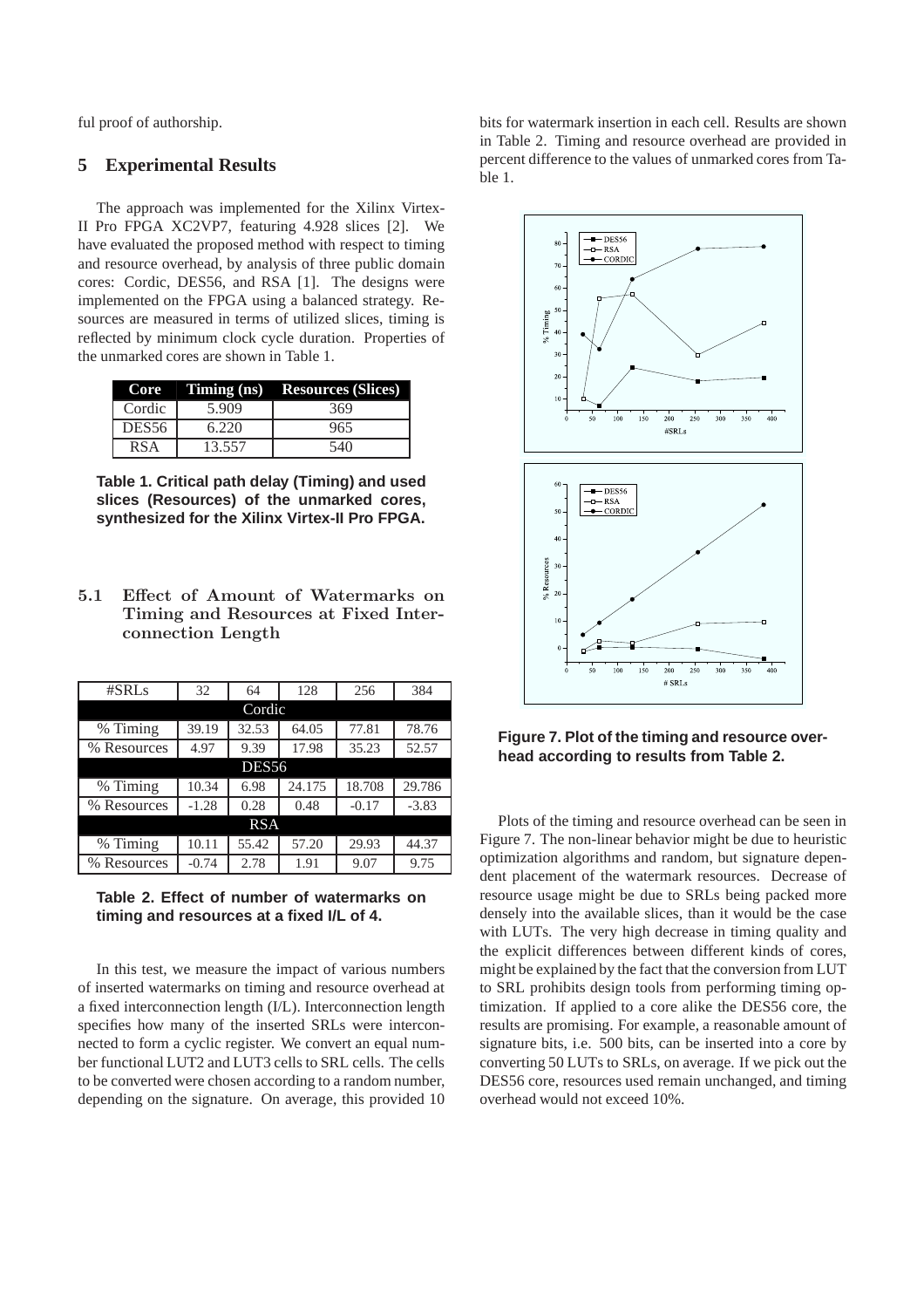## 5.2 Effect of Interconnection Length and Number of Inserted Watermarks on Timing and Resource Overhead

We only use the DES56 core to examine the effects of various interconnection lengths on timing and resource overhead. Watermarks are inserted in relation to the percentage of the overall convertible content. Table 3 shows the obtained results. Values are provided in percent difference from those properties obtained from the unmarked design. Figure 8 shows plots of the results from the table for timing and resource overhead, respectively. According to the

| %SRLs            | 10   | 20     | 30  | 40     | 50     | 70     | 90     |  |  |
|------------------|------|--------|-----|--------|--------|--------|--------|--|--|
| Chain Length 1   |      |        |     |        |        |        |        |  |  |
| % Timing         | 18.2 | 12.3   | 9.1 | 36.8   | 39.9   | 36.2   | 14.0   |  |  |
| % Resources      | 0.2  | 3.0    | 4.3 | 5.1    | 6.7    | 8.6    | 14.5   |  |  |
| Chain Length 4   |      |        |     |        |        |        |        |  |  |
| % Timing         | 15.4 | 12.3   | 3.2 | 27.7   | 25.5   | 37.7   | 23.2   |  |  |
| % Resources      | 1.2  | $-0.5$ | 0.3 | $-0.2$ | $-5.0$ | $-7.0$ | $-5.7$ |  |  |
| Chain Length 8   |      |        |     |        |        |        |        |  |  |
| % Timing         | 15.2 | 8.3    | 5.4 | 26.3   | 25.7   | 29.4   | 20.8   |  |  |
| % Resources      | 0.9  | 1.0    | 2.4 | $-0.4$ | $-2.5$ | $-5.7$ | $-4.9$ |  |  |
| Chain Length 16  |      |        |     |        |        |        |        |  |  |
| % Timing         | 14.4 | 9.5    | 5.7 | 23.7   | 28.4   | 27.3   | 19.2   |  |  |
| % Resources      | 2.6  | 1.8    | 2.8 | $-2.5$ | $-3.3$ | $-5.6$ | $-5.2$ |  |  |
| Chain Length All |      |        |     |        |        |        |        |  |  |
| % Timing         | 15.7 | 13.2   | 7.3 | 30.0   | 25.5   | 36.8   | 20.1   |  |  |
| % Resources      | 1.5  | 1.8    | 3.4 | $-3.6$ | $-4.1$ | $-6.8$ | $-6.3$ |  |  |

**Table 3. Effect of I/L and number of inserted watermarks on timing and resource overhead.**

obtained results, the best timing can be achieved, if about 30% of the total amount of available LUTs are converted to SRLs, which roughly corresponds to about 200 inserted watermarks. This 30% ditch was carefully reviewed, but could not be verified in other scenarios. Additionally, it can be observed, that interconnecting each SRL to itself leads to the worst resource overhead. For intermediate interconnection lengths, there is only a slight difference in terms of timing and resource overhead. It can be concluded, that interconnecting the SRLs might help the CAD tools to pack the components more densely into the available slices.

### 5.3 Extraction Test

We have also analyzed, whether the inserted marks can be extracted from a bitfile. Measures of interest for each interconnection length include, how many of the inserted marks can be clearly identified and how many indeterminable duplicates there are. By indeterminable duplicates,



**Figure 8. Plot of the timing and resource overhead according to results from Table 3.**

we mean values, that can be found more than once in the bitfile, so that it is impossible to determine, which one is the watermark. Results are presented in Table 4 and Figure 9. The test shows, that apart from self-interconnection, almost all lengths of interconnection will produce less than two duplicates.

## **6 Conclusions**

We have presented a novel approach to watermark FPGA designs on the netlist level, by restricting the dynamically addressable part of the logic table and using the space to insert signature bits. We tightly integrate the watermark with the LUTs of the design, so that simply removing the mark carrying components would damage the IP core. Converting functional LUTs to LUT-based RAMs or shift registers prevents deletion due to optimization, thus we were able to take watermark carrying components out of the scope of optimization algorithms to achieve transparency towards development environments. We have also shown, how the watermarks can be extracted from the bitfile of an FPGA.